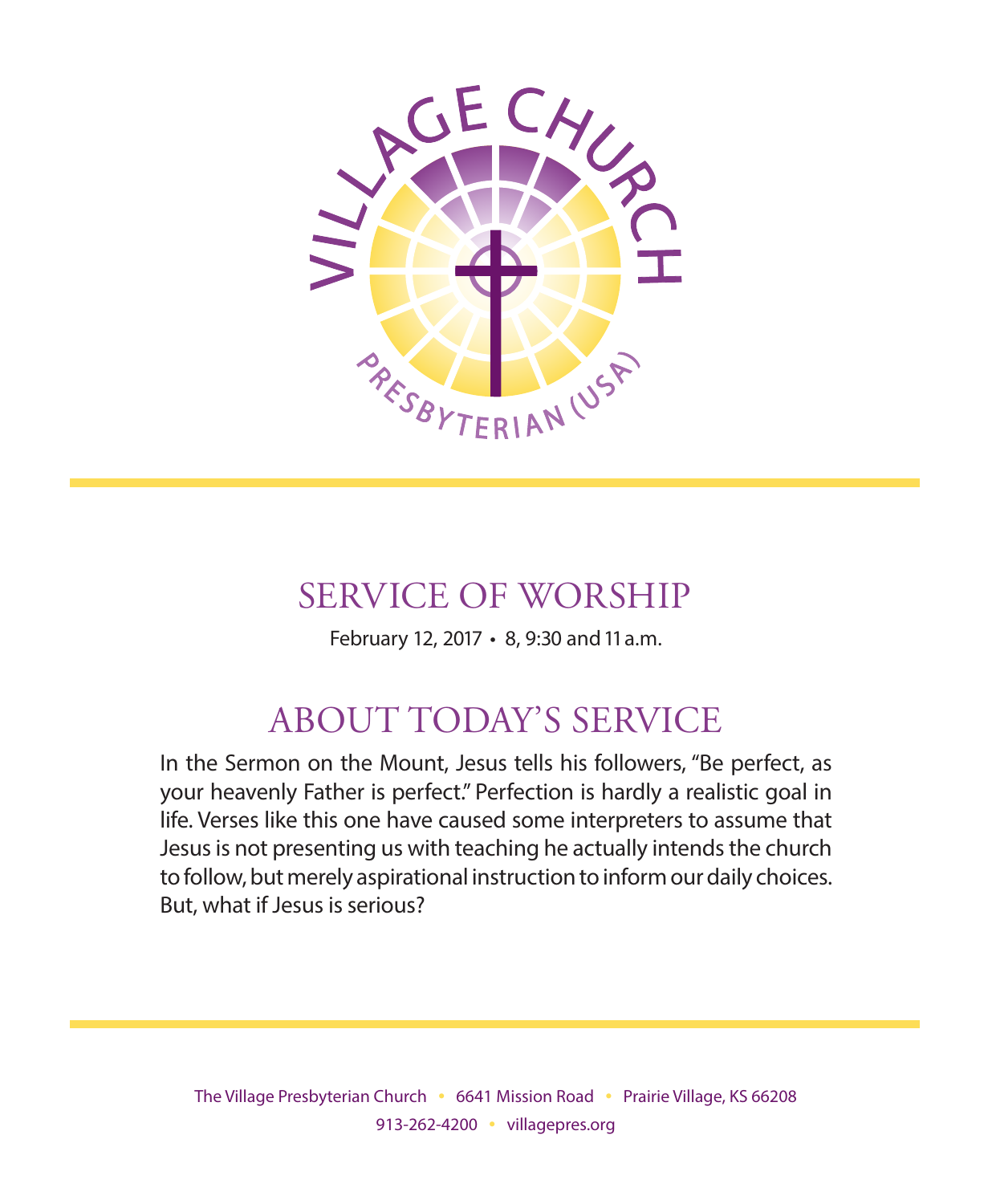### GOD'S PEOPLE GATHER

 Prelude *Fantasia and Allegro*  by Johann Ludwig Krebs

 Introit (11 a.m.) *This Is the Day* by Mark Burrows; Morning Stars Prelude

 Call to Worship Rev. Zach Walker (8, 9:30 a.m.) Rev. Jenny McDevitt (11 a.m.)

We gather under words that instruct us:

**Love the Lord, your God. Honor no other gods but this one. Do justice, love kindness, and walk humbly.**

We gather under words that challenge us:

**Welcome the stranger. Love your enemy. Pray for those who persecute you.** 

We gather under words that encourage us:

**Peace, be still. Do not be afraid. Be of good cheer.**

We gather under words of truth:

**In the beginning was the Word, and the Word was with God, and the Word was God.**

\*Hymn, No. 286 *Breathe on Me, Breath of God* TRENTHAM

\*Prayer of Confession

**Gracious God, come close to us, for "perfect" is such a heavy word. It weighs down our hearts and it strangles our hope. Too often, we strive for perfection in ourselves and we expect it from others. All of this distracts us from seeing the world as you see it.**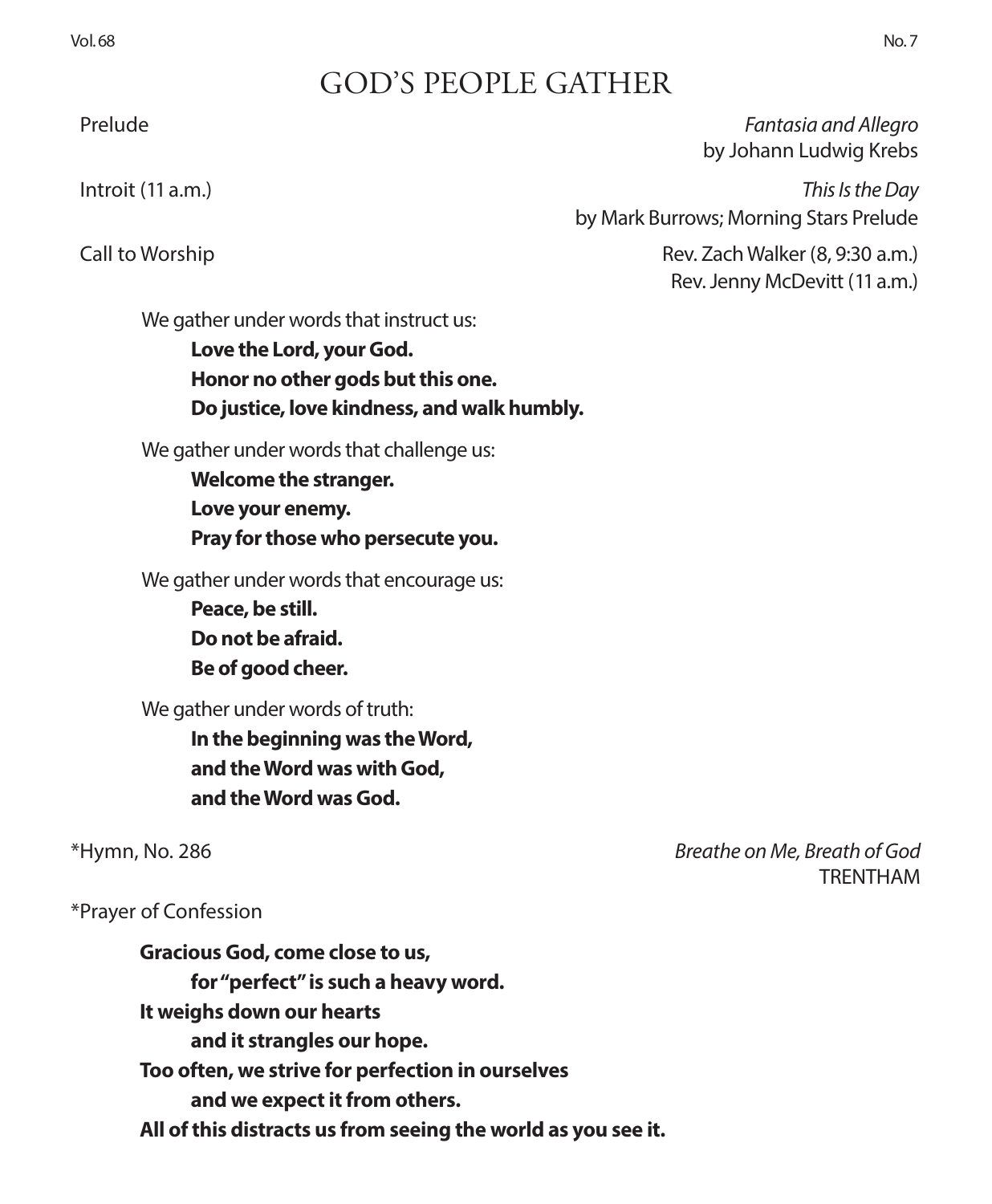### **We set ourselves up for disappointment. Forgive us, God, when our search for perfect means we fail to notice the good, for Good News all around us.** (Silent prayer)

\*Assurance of God's Grace

\*Response

Choir: Alleluia, Alleluia! **Response: Alleluia, Alleluia!**

\*Passing of the Peace

Words of Welcome

Why Village Matters **Matters Matters Matters Matters Matters Matters Matters Heritage Committee** 



Call to Prayer

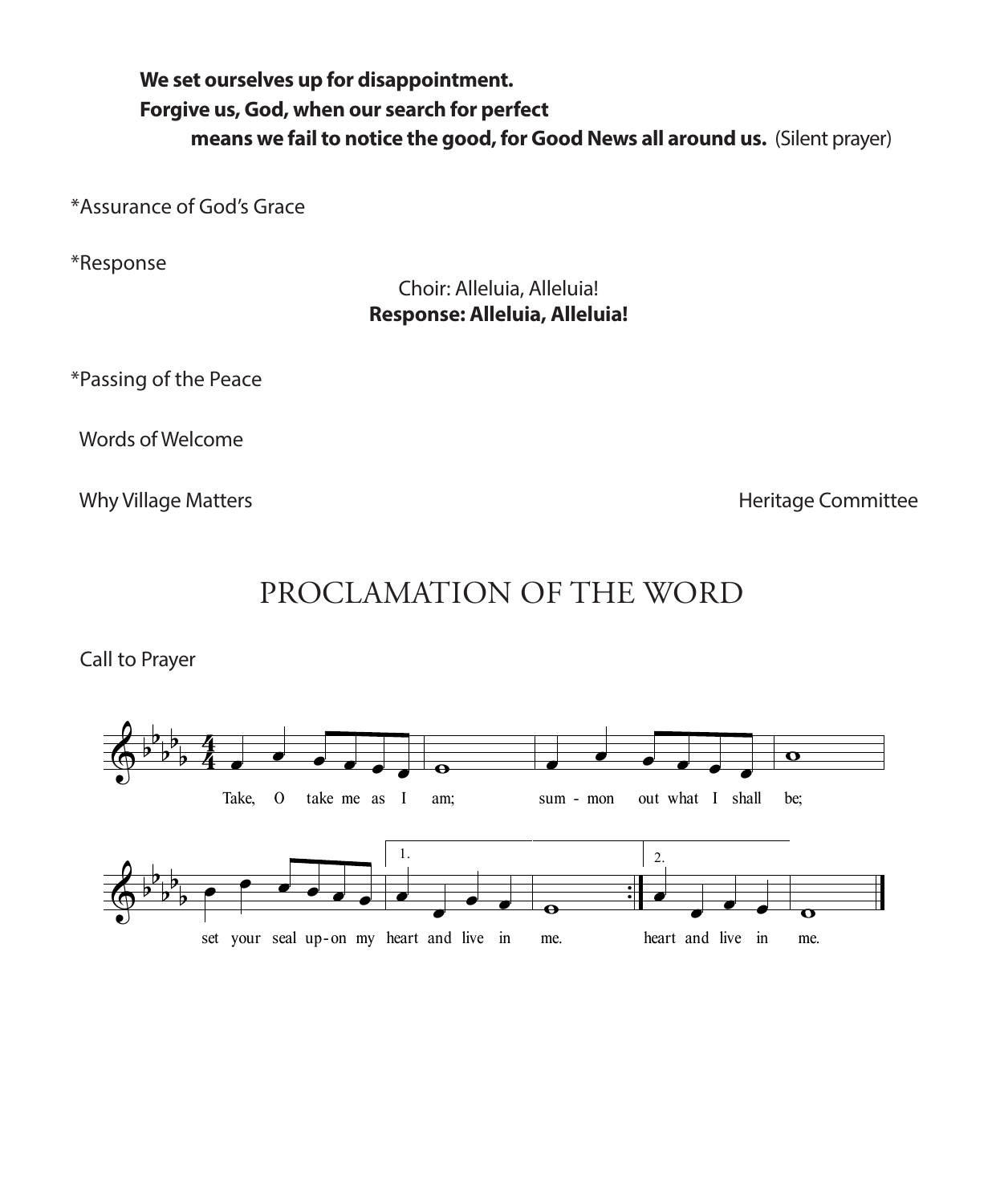Prayers of the People and the Lord's Prayer

**Our Father, who art in heaven, hallowed be thy name. Thy kingdom come, thy will be done, on earth as it is in heaven. Give us this day our daily bread; and forgive us our debts, as we forgive our debtors; and lead us not into temptation, but deliver us from evil. For thine is the kingdom and the power and the glory, forever. Amen.**

| Anthem                  | How Can I Keep From Singing?<br>music: Eric Nelson; Alegría (9:30 a.m.)      |
|-------------------------|------------------------------------------------------------------------------|
|                         | The Light of God's Love<br>music: Mark Burrows; Morning Stars (11 a.m.)      |
| Prayer for Illumination | Sandy Linson (8 a.m.)<br>Kevin Hennessy (9:30 a.m.)<br>Bill Nulton (11 a.m.) |
| Scripture Reading       | Matthew 5:43-48 (pg. 881)                                                    |

Sermon *"Be Perfect as Your Heavenly Father is Perfect." Intimidated Yet?* Rev. Tom Are, Jr.

### RESPONSE TO THE WORD

\*Hymn, No. 612 *We Praise You, O God* KREMSER

 Offertory *The Call of Wisdom* music: Will Todd; Village Choir

# \*Response

**Great God of every blessing, of faithful, loving care, you are the fount of goodness, the daily bread we share. How can we hope to thank you? Our praise is but a start. Sincerely and completely I offer you my heart.**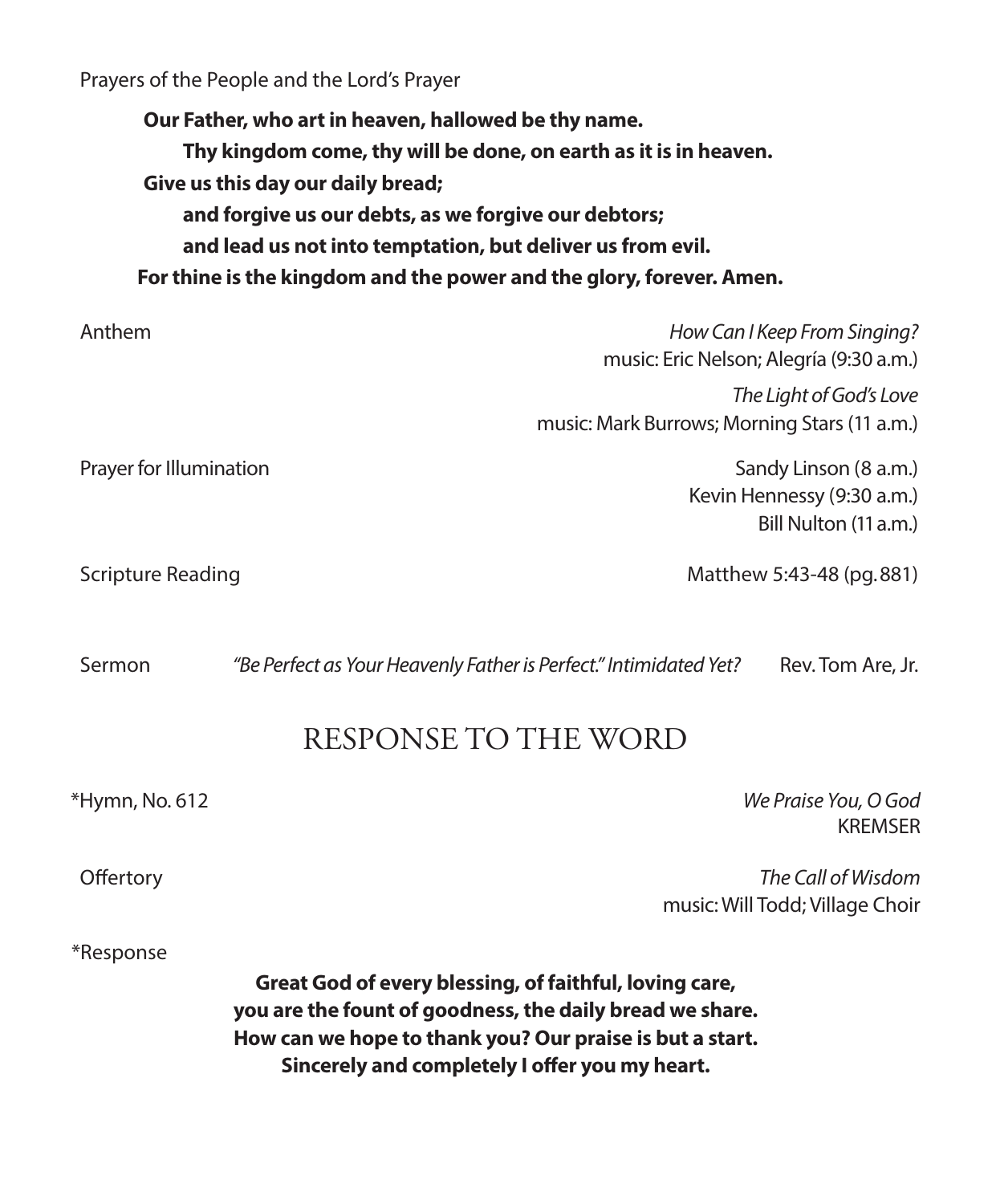\*Prayer of Dedication

\*Hymn, No. 697 (st. 1,2,3,6) *Take My Life*

\*Benediction

\*Response

**Take my love; my Lord, I pour at thy feet its treasure store. Take myself and I will be ever, only, all for thee, ever, only all for thee.**

\*Postlude *Allegro assai*  by Johann Ludwig Krebs

\**All who are able may stand ©* A-705103 for all hymns

**HENDON**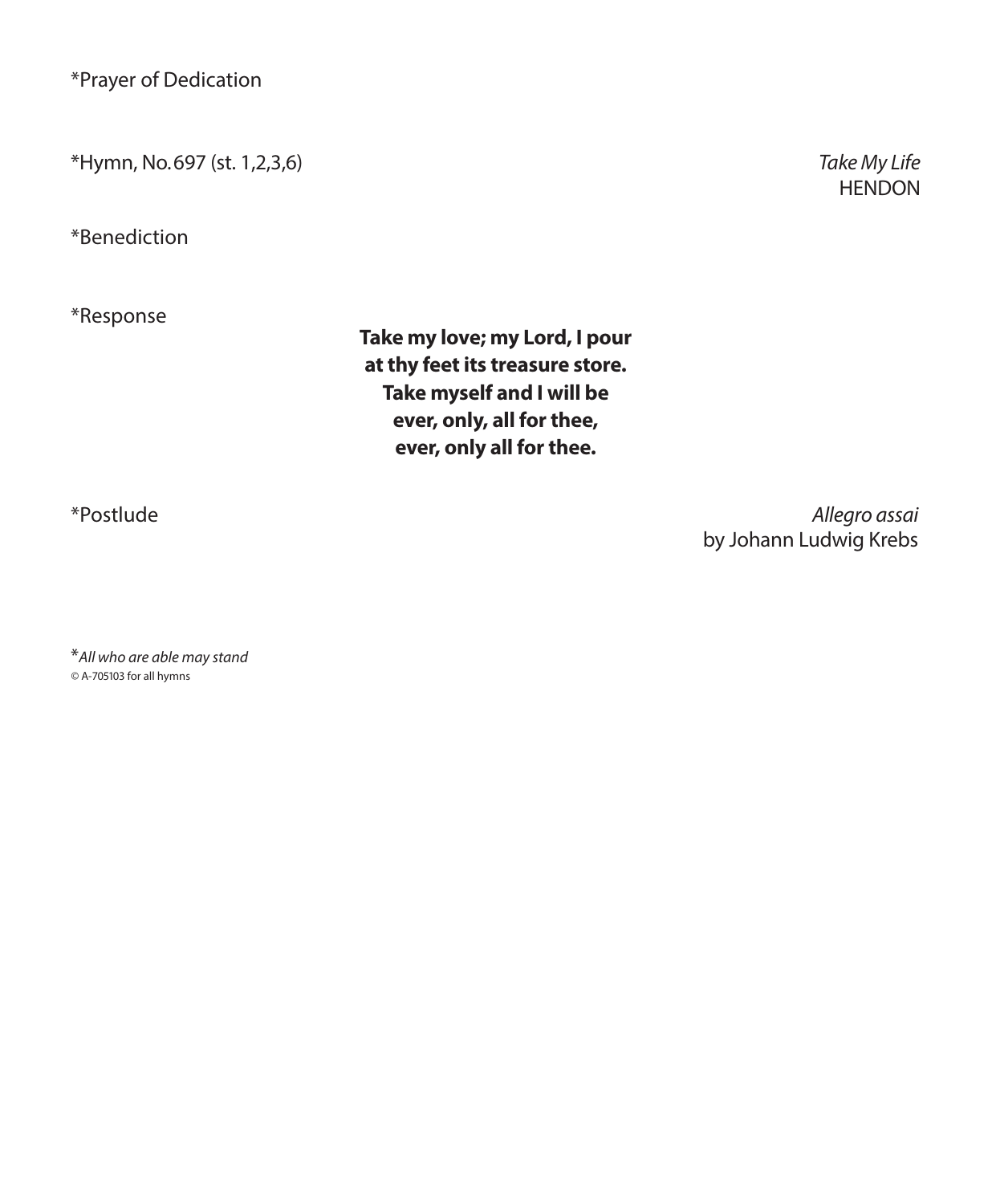### THE CHURCH'S BOOK (Week of February 17, 2017)

The following daily Bible readings were written by Rev. Len Carrell and are an offering for your own personal devotion. You are invited to read the text, think about the reflection and questions and allow these to lead you in a time of prayer. Pray for your own journey of faith. Pray for Village Church and our mission. Pray for God's world.

### **Monday, Feb. 13 Genesis 2:7, John 20:21-22 –** *Breathe on Me, Breath of God* **#289**

In the Hebrew, the word for breath here is not the common *ruach*, but *neshamah* which is the very act of God breathing life into humanity. Jesus accomplishes this same act in John's resurrection account by breathing new life through the Holy Spirit on his disciples. This is so we can love what God loves, and do what God would do.

### **Tuesday, Feb. 14 2 Corinthians 1:21-22 –** *Take, O Take Me as I Am* **#698**

God's "Yes" to us in Jesus Christ, is more than enough reason to make "Amen" as our response. This hymn is best known for its origins from the Iona Community, an ancient Christian community off of the coast of Scotland. Today, Iona is known to be a "thin place" where heaven and earth meet. It has become a center of ecumenism in worship, a place of spiritual healing and a hope-land of reconciliation and social justice.

### **Wednesday, Feb. 15 James 1:2-4 –** *How Can I Keep from Singing* **#821**

It is possible that Robert Lowry had this passage on his heart when he penned this hymn. When we face the trials of "earth's lamentations" consider singing an endless song of joy. This song is about attitude. When the world offers us nothing but trouble and uncertainties let us sing songs of the new creation we're becoming, by making our focus on God our rock who gives us songs in the night.

### **Thursday, Feb. 16 Psalm 150 –** *We Praise You, O God* **#612**

The last five psalms are all songs of praise, thanksgiving and adoration. I was surprised to find this hymn we sing today next to another one of my favorites, Joyful, Joyful We Adore Thee. Both of them share their histories from a place where my family and I share a history, the Brick Presbyterian Church in New York City, a church home we love who is celebrating its 250th birthday this year. As Village Church also celebrates a birthday, we wish both families of faith our collective hearts today.

### **Friday, Feb. 17 Matthew 11:29-30, 16:24-25 – Take My Life #697**

This is the second hymn today that emphasizes the word "take." Christ's call for discipleship is to "take" on his yoke and learn, or "take" up his cross and follow. When something is offered it must be received, and in our own receiving we offer what we have for the purposes of God – take our life, our hands, our voice, our treasure, our will and our love. What is God asking you to take today?

### **Saturday, Feb. 18 Matthew 28:16-20 –** *Lord, You Give the Great Commission* **#298**

When the world tells us that there is nothing but dangers and we must have dominion and forceful superiority over each other, Jesus gives us instructions to have the power of compassion. Discipleship is a life intended for each other, an alternative community of inclusiveness and justice. And we are not intended to keep that for ourselves, but to spread it throughout all of creation remembering that Christ is with us "always, to the end of the age.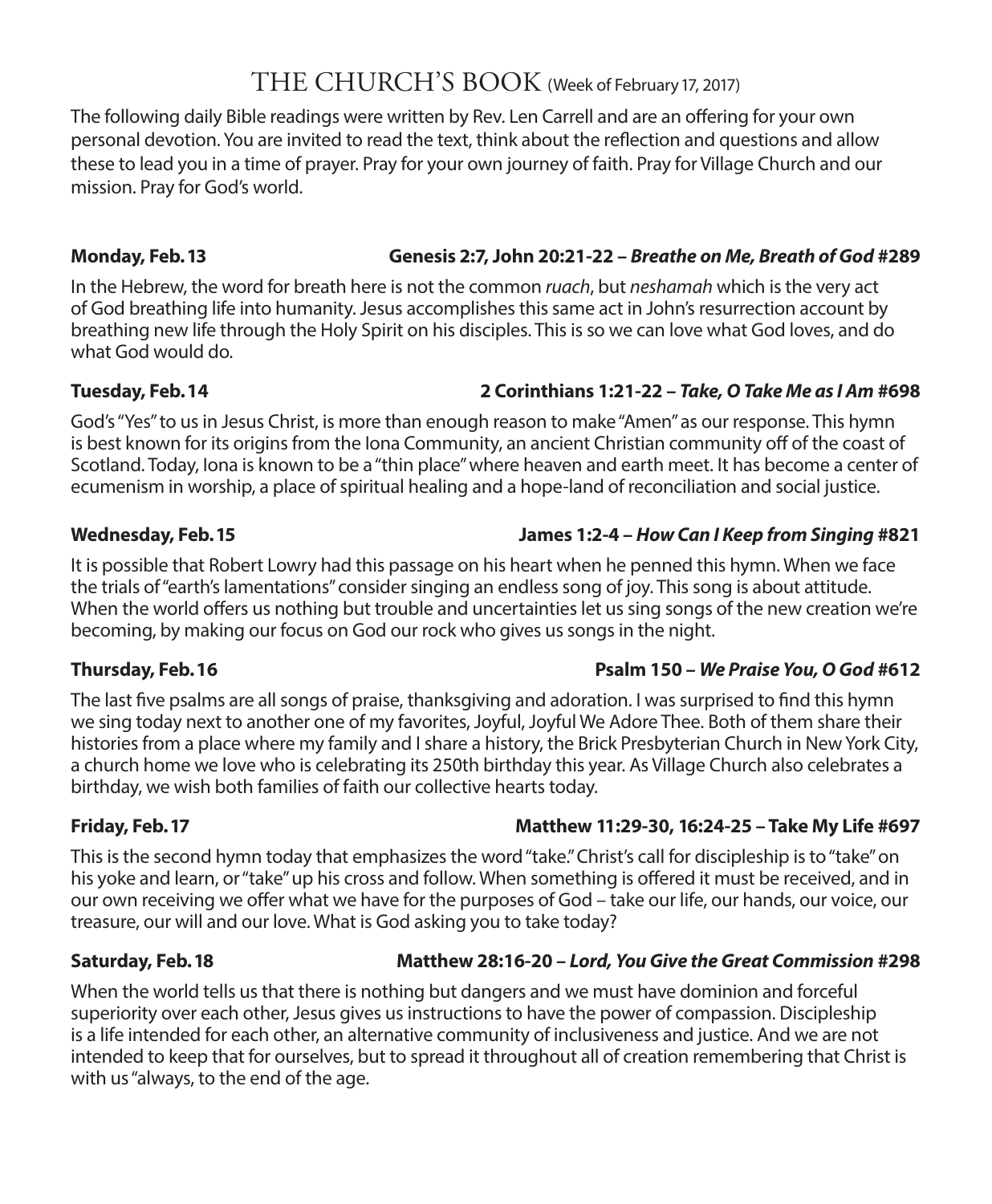



# Dr. Beverly Gaventa Reopening<br>the Letters of Paul

# 7 p.m. Friday, Feb. 24

Reception and book signing follow the program. 9 a.m. Saturday, Feb. 25



Tickets are available online at villagepres.org and click Connect, Adults, then Visiting Scholar



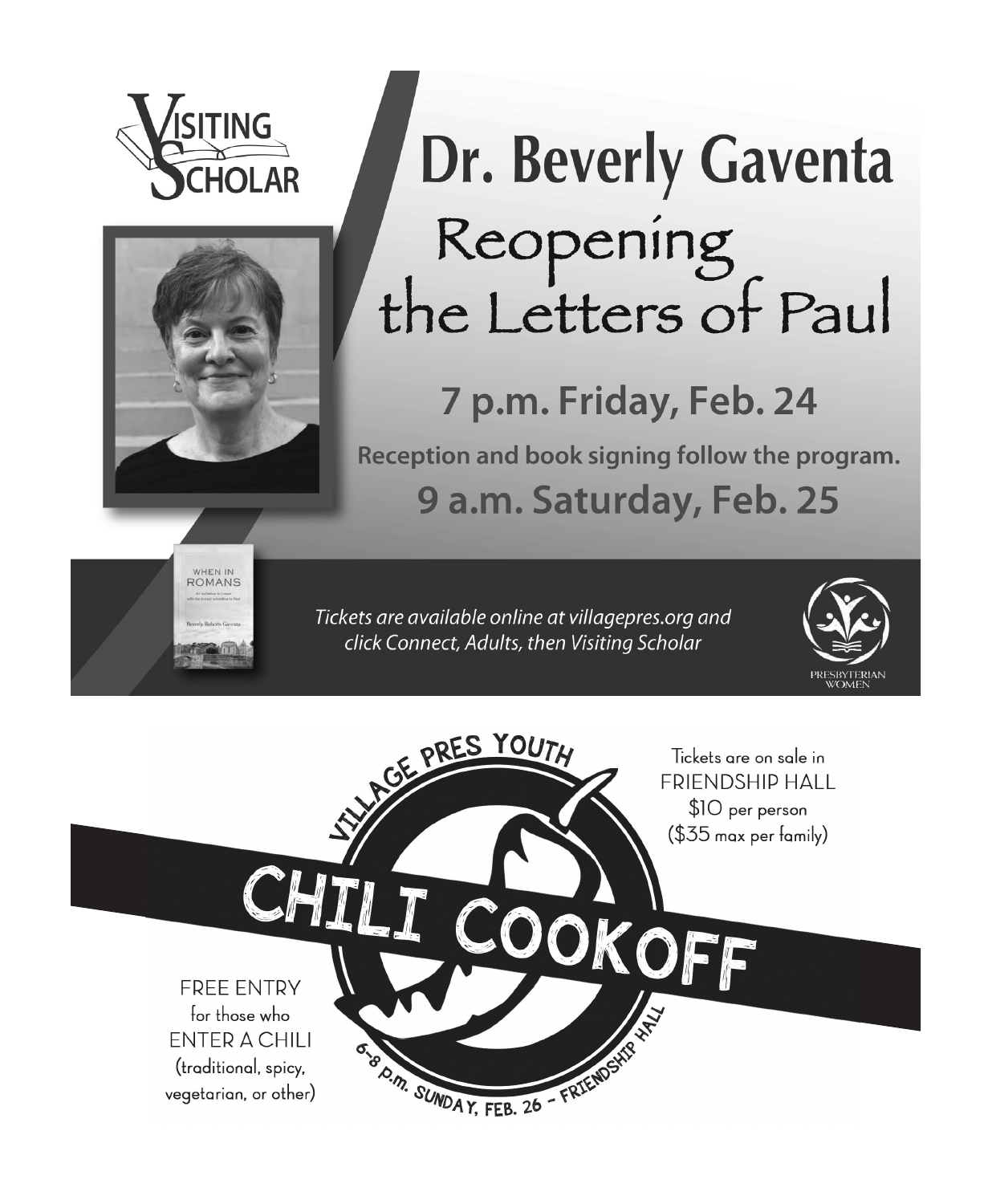### TODAY AT VILLAGE

**WELCOME TO VILLAGE CHURCH!** Please join us every week. Refreshments are available in Friendship Hall following the worship service.

**DRMP VALENTINE GIFTS OF CHOCOLATE & COFFEE** - Today the Dominican Republic Medical Partnership of Village Church is offering Santo Domingo Coffee and Equal Exchange dark chocolate bars in Friendship Hall. Proceeds benefit DRMP Child Health Promotion, an empowering program to help children living in poor sugar cane communities of the DR have healthier lives and brighter futures. For a \$10 donation, you may receive two dark chocolate bars in flavors of your choice or a 1 lb. bag of Dominican coffee.

**COME TO THE TAIZÉ TONIGHT** – Need a moment of peace and quiet? Wishing to receive communion? Come at 6:30 p.m. tonight to Taizé worship at the VCCFDC at 9900 Mission Road. Experience worship filled with song, scripture, communion, and moments of silence and contemplation.

**KC WIND SYMPHONY CONCERT TONIGHT** - The Kansas City Wind Symphony will present a free concert at 7 p.m. today in the Village Church Sanctuary. The theme of this concert is "Songs of the Earth and Sea." The concert will feature an exciting piece entitled *Of Sailors and Whales – Five Scenes from Moby Dick*, with Rev. Tom Are, Jr. narrating passages from the famous novel. The program will also include a piece called *Clash* composed and directed by Ryan Main.

**WORSHIP BAGS** are available for children to use as tools in worship. Please return the bags to the baskets located in the Narthex at the end of the worship service.

### CHILDREN AND FAMILY MINISTRY

**PRESCHOOL CHURCH SCHOOL** – Parents may check in their preschool-age child on the first floor in the Preschool wing. Church school classes are available at 9:30 and 11 a.m.

**KIDS' KINGDOM** – **K–1st GRADES** new curricula! Kindergarten meets in Room 311. First Grade meets in Room 303. 9:30-10:30 a.m. **2nd–5th GRADES** – Sign-in elementary (2nd-5th) aged students on the 3rd floor. Check the large bulletin boards located in the Children and Family wing for each grade's class location. 9:30-10:30 a.m. **Club V6 (6th Grade)** – Relevant discussions for today's 'tweens. Room 302. 9:30-10:30 a.m.

**CHILDREN SINGING** - The Music Department is teaming up with Children and Family Ministry once again to incorporate a singing time for all 3rd-6th graders toward the end of the Sunday School hour. Beginning on March 5, for five weeks, the 3rd-6th Kids Kingdom classes will combine at 10:15 a.m. each Sunday to join in singing for fifteen minutes with our Interim Music Director, Ryan Main and Morning Stars Director Jenny Hull. The children will sing in worship on Palm Sunday (April 9), along with the Morning Stars, Village Voices and the Village Choir. We are excited to have this exciting offering for all children to sing their faith! Contact Jenny Hull at 913-671-2385 for more information.

### ADULT EDUCATIONAL MINISTRY

### **Upcoming Village U classes include:**

**FEBRUARY COMPUTER TECH NIGHTS -** Tech nights address specific questions regarding Word, Excel, and e-mail using a MICROSOFT WINDOWS computer. Feel free to bring your laptop or tablet. Desktop computers will also be available. 6:30-7:30 p.m. Wednesdays, Feb. 15 & 22. Room 316.

**SOUTHERN GOTHIC REVISITED: FAULKNER, O'CONNOR, PERCY, & WELTY** - This semester, we are going to continue our exploration of William Faulkner with *Absalom, Absalom!* We will explore other Southern Gothic works, namely, Flannery O'Connor's short stories, Walker Percy's *The Moviegoer,* and Eudora Welty's *The Optimist's Daughter.* 6:30-8 p.m. Thursdays, now-May 11. Room 232. Taught by Kelly Fast and Michael Sanem.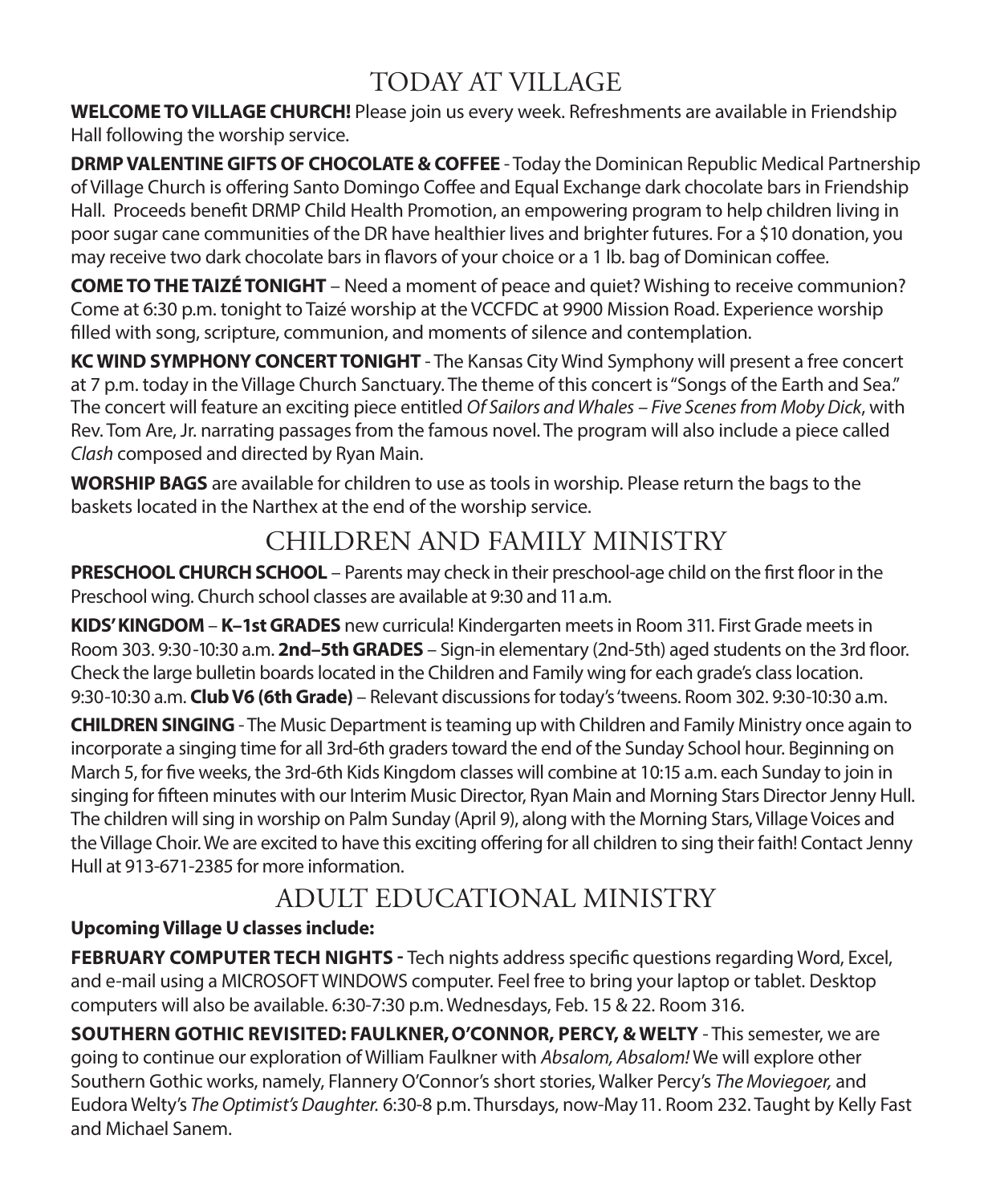**BREAKFAST AND BIBLE WITH YOUR BUDDIES** - Join Rev. Tom Are, Jr. for a morning Bible study. Chef Emily will prepare a hot breakfast, and Rev. Are will offer a reflection on passages from Scripture. There will be time for discussion as well. So, invite a friend and join the fellowship Tuesday mornings. To make a reservation for breakfast, contact marianne.weber@villagepres.org. Cost: \$6. Child care is not available. 7:30-8:30 a.m. Tuesdays, now-April 11. Room 228.

**GROWING AT VILLAGE: SHIFTING FROM A CULTURE OF HOSPITALITY TO INVITATION** - Church growth specialists agree that a crucial factor in attracting new persons to a congregation is hospitality. But waiting to greet those who come to us still puts us in a largely passive role. This course will begin to shift our emphasis from passively greeting people who come to us to actively inviting persons to join us as followers of Jesus Christ. 6:30-8 p.m. Wednesdays, now-Feb. 22. Rooms 132 & 133. Taught by Dr. Rodger Nishioka and Cindy Wilcox.

**SABBATH YOGA WEDNESDAYS** - Join us after Wednesday night dinner for a relaxing session of gentle and restorative yoga with centering prayer meditation. Wear comfortable clothing and bring your own yoga mat. 6:30-7:30 p.m. Wednesdays, now-May 17. Rooms 307 & 309.

**WOMEN OF THE U.S. SUPREME COURT** - The first woman to be appointed to the United Supreme Court was Sandra Day O'Connor in 1981, 190 years after the court was organized in 1790. Since Associate Justice O'Connor, three other women have joined this exclusive group: Ruth Bader Ginsburg, Sonia Sotomayor, and Elena Kagan. Participants in this course will explore each of these remarkable women and what they have brought and continue to bring to the work of the highest court in the land. Wednesdays, 6:30-8 p.m. now-Feb. 22. Room 230. Taught by Marlene Katz.

**BOOK CLUB** - Join us for an interesting book discussion while your children enjoy child care. Our spring selections include: Feb. 24 – *Homegoing* by Yaa Gyasi; March 24 – *A Tree Grows in Brooklyn* by Betty Smith; and May 12 – *The Light of the World, A Memoir* by Elizabeth Alexander. 9:30-11:30 a.m. Tuesdays, Feb. 21, March 21 and April 18. Room 206. Led by Nicki Johnston.

**INTERMEDIATE COMPUTER AND INTERNET** - This class allows students with basic knowledge of computers to improve their skills in Microsoft Word and the internet. With the assistance of teachers and teacher assistants (chimes), students will explore topics including: inserting pictures into documents; using margins, indents and tabs. 1–2:30 p.m. Tuesdays, Feb. 21- March 7. Room 316.

**GAME NIGHT** - Are you looking for a fun night out? Come to Game Night! Bring your favorite board game or play one provided. Come learn a new game, and meet new friends. 6:30-8 p.m. Thursdays, Feb. 23, March 30 & April 27. Room 233. Hosted by Kyle & Sandra Stephens.

**SUPER SATURDAY HANDWORKS & E-WORKS** - You will see everything from crocheting, to recipe organizing, to catching up on phone calls and emails while your children enjoy making new friends and participating in fun, creative activities. 9:30 a.m.-4 p.m. Saturday, Feb. 25. Room 132. Child care is only available from 9:30 a.m.-noon.

**INFANT, CHILD & ADULT CPR BASICS-DAYTIME** - Join us for this instructor-led course that will teach students critical skills needed to respond and to manage a first aid, choking or sudden cardiac emergency in the first few minutes until emergency services arrive. 9:30-11:30 a.m. Tuesday, Feb. 28. Room 132. Taught by Peggy Tingle. Additional course materials fee: \$12/person.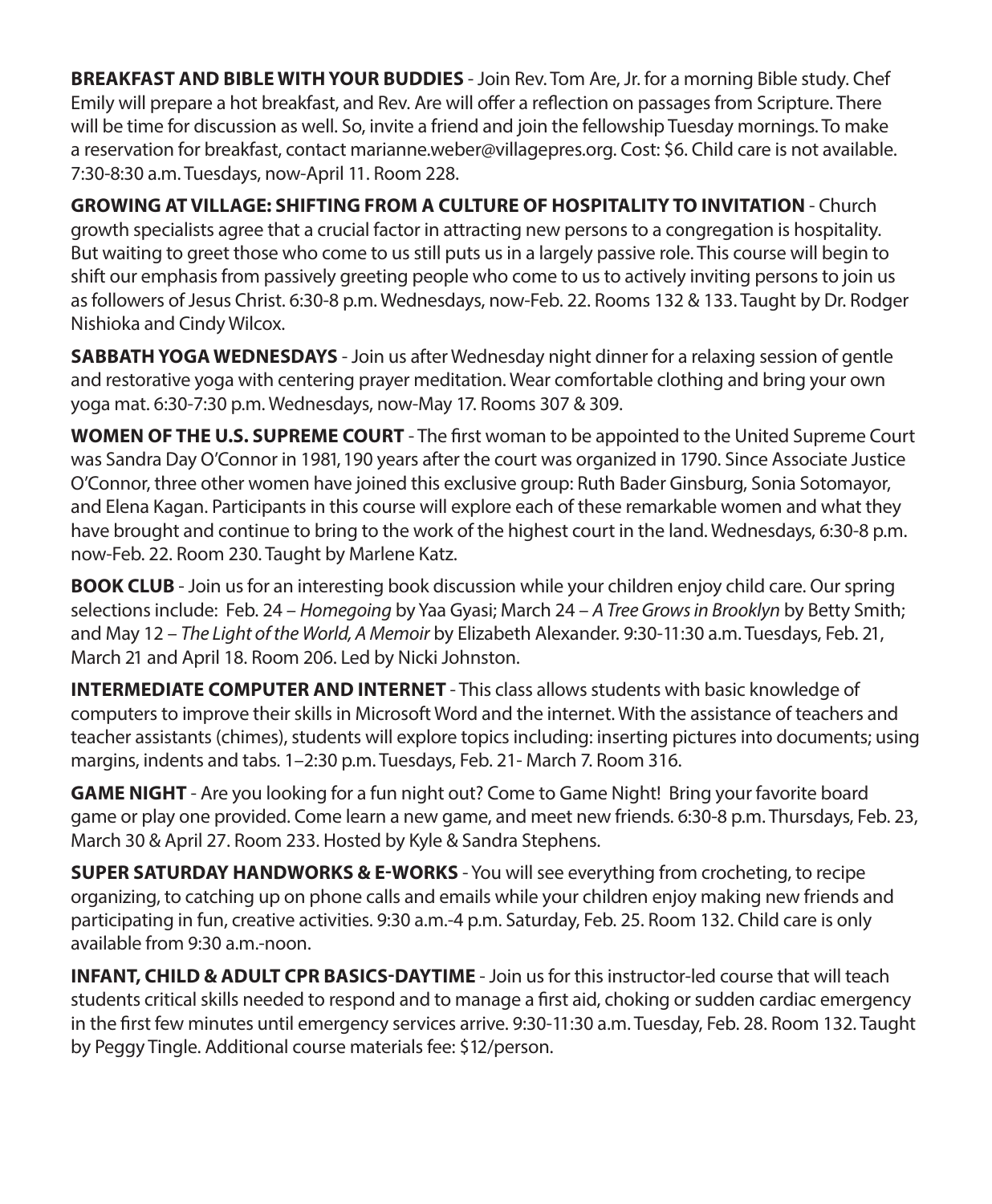### **Adult Sunday Morning Classes:**

**THE ANCIENT PRESENT FUTURE CHURCH -** A new class led by Dr. Rodger Nishioka, is meeting now through April 30 (except Easter). The class will meet for twelve Sunday mornings to study the Acts of the Apostles in the New Testament. The Acts of the Apostles is the story of the new movement of followers of Jesus that eventually became the Church. Together, we will discover how the ancient church has shaped our present church and what this all means for the future church! 10:45-11:45 a.m. Rooms 126-127.

**VILLAGE FORUM SUNDAY CLASS** - Have you ever thought of the Apostle Paul as a woman nursing her infant children? The apostle uses this metaphor for himself in his first letter to the church in Thessalonica. In preparation for Dr. Beverly Gaventa, our 2017 Visiting Scholar, Dr. Rodger Nishioka will lead two sessions of the Village Forum class today and Feb. 19 based on her book, *Our Mother Saint Paul*. We will examine the maternal imagery that the Apostle Paul uses and discuss why he would choose this and what it meant for the early church and more importantly, what it might mean for us today. 9:30 a.m. in Room 126.

### CONNECTIONAL MINISTRIES

**WEDNESDAY NIGHT DINNER FEB. 15** – Valentine's Day dinner—beef pot roast, roasted potatoes & root veggies, strawberry shortcake. \$7 for full buffet, \$6 for salad bar and dessert. Salad bar starts serving at 5:15 p.m. followed by the hot food bar from 5:30-6:30 p.m. \$3-children ages 3-10. Children under 3 are free. Reservations are required by noon on the Monday preceding the Wednesday Night Dinner you wish to attend. Call 913-671-2359 or email liz.middleton@villagepres.org or go to villagepres.org/wednesdaydinners to make a reservation.

### HERITAGE COMMITTEE

**HAPPY BIRTHDAY, VILLAGE CHURCH!** To celebrate the 68th birthday of Village Church tomorrow, the Heritage Committee invites you to stop by tables in the Welcome Center and Friendship Hall to view scenes and mementos from our earlier life together. We are also excited to announce that digital recordings of sermons by our founding pastor, Dr. Bob Meneilly, are now available at https://soundcloud.com/ villagepres heritage.

### MISSION

**THE FOOD PANTRY** – Canned vegetables and empty plastic water bottles with caps are the requests from the Food Pantry. The need is for vegetables of all sorts, but we do have access to corn, peas and green beans. Please think of spinach, yams, beets, refried beans, etc. The Clothes Closet needs shoes, boots and good quality of socks in all sizes. Thank you for all your donations that keep the clients fed and warm!

**ARTS IN PRISON INMATE POETRY READING** – Join us for the second annual Arts in Prison Inmate Poetry Reading at The Johnson County Library, 9875 W. 87th St. in Overland Park at 6 p.m. Tuesday, Feb. 21. Contact Village Church member Arlin Buyert at 913-909-2915 or email arlin85@att.net for more information.

**VILLAGE CHURCH COOKS A MEAL AT CROSS-LINES** - Friday, March 10, Village will cook and serve a meal at the Cross-Lines kitchen in Kansas City, Ks. We need two to three people from 9:30-11 a.m. for prep and six to seven volunteers to serve and clean up from 11:15 a.m.-1:30 p.m. We also need cookie donations, and they can be dropped off at the church reception desk from 8 a.m.-4 p.m. on Thursday, March 9. If you can help, contact Marianne Weber at 913-671-2333 or marianne.weber@villagepres.org.

**THE DOMINICAN REPUBLIC MEDICAL PARTNERSHIP** has started a regular electronic newsletter highlighting the ministry's activities, successes and upcoming events. If you would like to receive this mailing, contact drmp.info@gmail.com.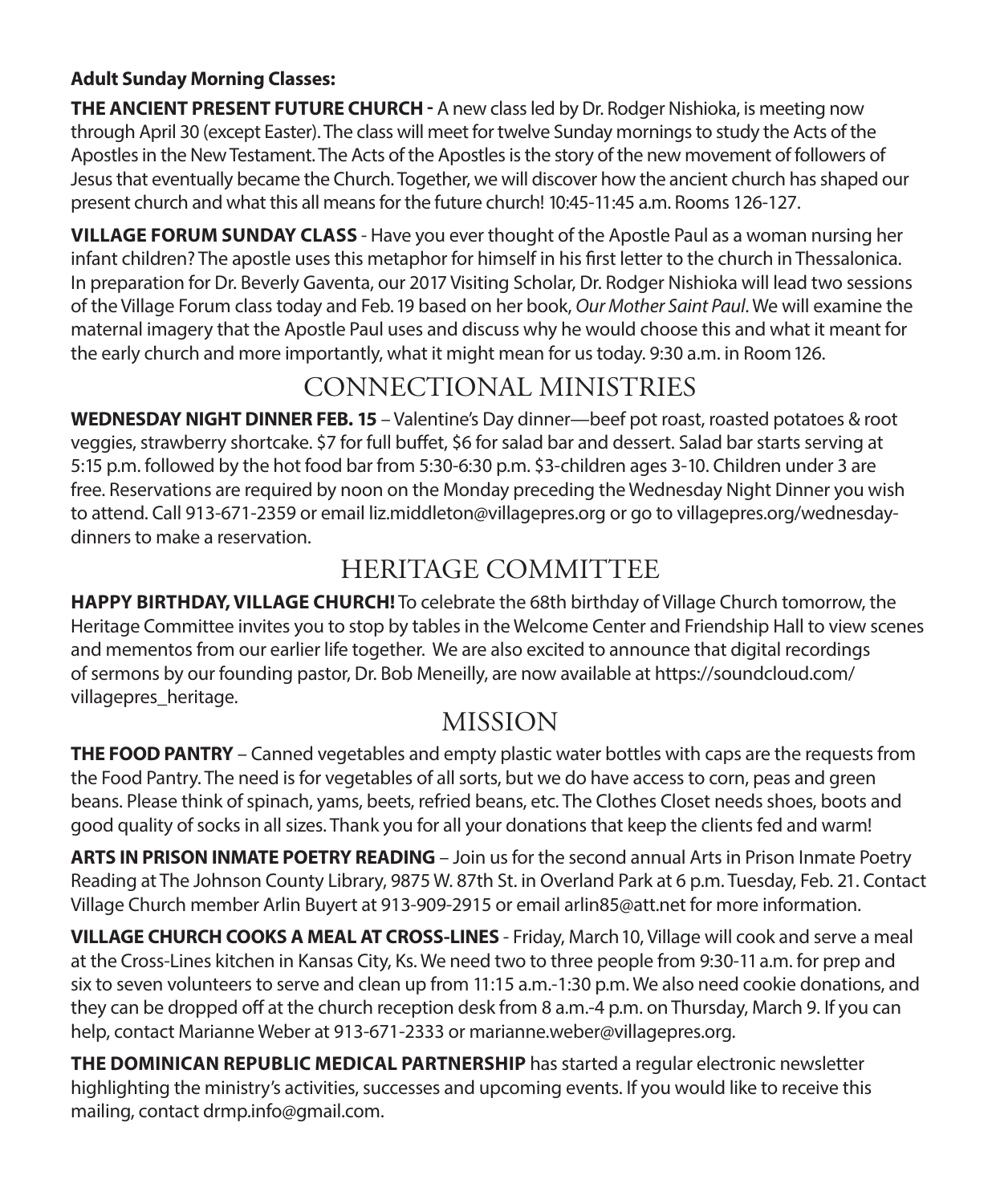### PRESBYTERIAN WOMEN

**BUY YOUR TICKET NOW FOR 2017 VISITING SCHOLAR** – Dr. Beverly Roberts Gaventa, distinguished professor, author and scholar of New Testament studies, will be "Reopening the Letters of Paul" on Feb. 24-25 at Village Church. Tickets are available in Friendship Hall between worship services now through Feb. 19. Tickets for Friday only or Saturday only are \$15; or combined, \$25. Come, accept Dr. Gaventa's invitation to linger with Paul. Book sales and book signing, plus delicious cookies.

**MISSION SEWING** needs donations of large pieces of fabric, at least one yard (mostly cotton and cotton blends … no fancy fabrics, please). We also accept yarn. 8 a.m.-3 p.m. every Tuesday. Come and go at your convenience, and lunch is at noon. Sack lunch or purchase lunch at The Cup. Not a sewer? Maybe you would like to stuff pillows or press fabric. In 2016 we sent out 8,632 items and clocked 11,179 hours. Contact Edie Hultman at 913-432-3515 for more information.

**WOMEN OF WISDOM (WOW)** invites all ladies to join them on Tuesday, Feb. 21, for a noon lunch at Hereford House in Town Center in Leawood (5001 Town Center Dr.) We look forward to an enjoyable lunch and warm fellowship. RSVP by Sunday, Feb. 19, to Diane Lee, 913-432-4321 or dianelee@att.net.

### YOUNG ADULT MINISTRY

**THURSDAY NIGHT SMALL GROUP** - 6:30 p.m. upstairs at Village Church. Faith is a practice. It cannot be something we learn, or search for, or think about. It must be something we do, and do regularly enough that the lines between sacred and secular are blurred by eyes that can't help but to see the holy. We're reading Barbara Brown Taylor's *An Altar In The World* and practicing community together. All 20s and 30s invited. Pizza provided.

### YOUTH MINISTRY

**HIGH SCHOOL AND MIDDLE SCHOOL SUNDAY SCHOOL CLASSES** – Will meet at 9:30 a.m. in the Youth Loft Room 333/332.

**SUNDAY NIGHT LIVE (SNL)** – The new name for our high school youth group! SNL meets tonight from 6:30-8:30 p.m. All are welcome for a night of discussion, amazing people and a great time!

**TWOSDAYS** – Middle schoolers join us Tuesdays for our after-school program from 4-5:30 p.m. in the Youth Loft, Room 333. All are welcome!

**GPS** – Middle school youth group, meets Wednesday from 6:30-8:30 p.m. Join us for a great night of people, games and conversation. We hope to see you there!

**CHILI COOK OFF TICKETS ON SALE IN FRIENDSHIP HALL** – This year's Cook Off is 6-8 p.m. Sunday, Feb. 26 and supports our youth mission trips. Tickets are \$10/person or \$35/family (entry is free if you enter a chili!). We hope you can join us for this fun church event for a great cause!



**WINTER WEATHER ADVISORY** - If weather is predicted to have 4 inches or more snowfall during Saturday night, the 8 a.m. service will be cancelled.